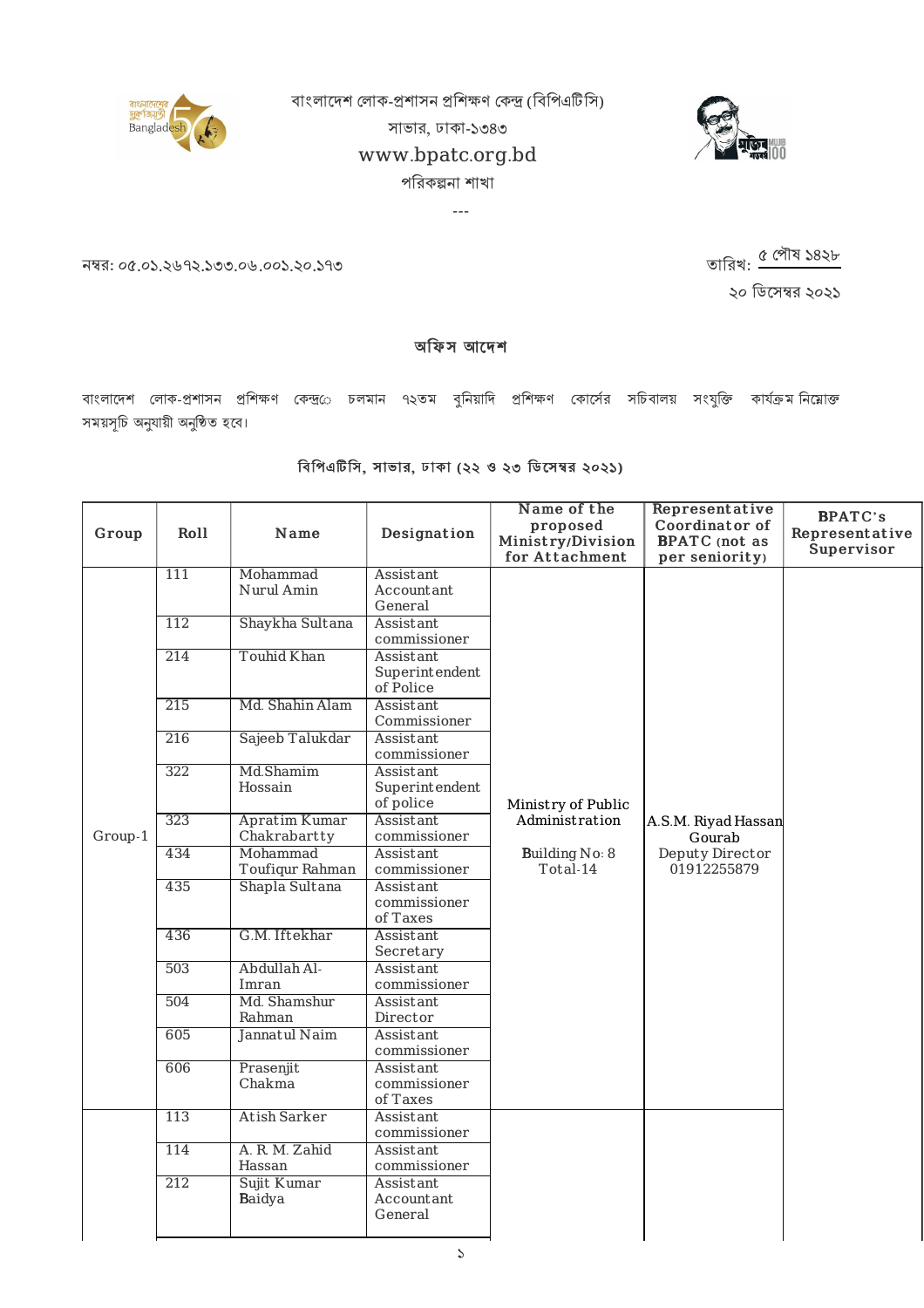|         | 217 | Md. Shafiq           | Assistant                 |                     |                    |
|---------|-----|----------------------|---------------------------|---------------------|--------------------|
|         |     | Ahmmed               | commissioner              |                     |                    |
|         |     |                      | of Taxes                  |                     |                    |
|         | 218 | <b>Basarat Nazia</b> | Assistant                 |                     |                    |
|         |     |                      | Secretary                 |                     |                    |
|         | 324 | Sifatun Nahar        | Assistant                 |                     |                    |
|         |     |                      | commissioner              |                     |                    |
|         | 325 | <b>TANVIR</b>        | Assistant                 |                     |                    |
|         |     | <b>HAYDER</b>        |                           | (Finance Division)  |                    |
|         |     |                      | commissioner              | Ministry of Finance | Md. Anisur Rahman  |
| Group-2 | 437 | Debbrata Das         | Assistant                 |                     | Deputy Director    |
|         |     |                      | commissioner              | Building No: 7      |                    |
|         | 438 | <b>AL-AMIN</b>       | Assistant                 | Total-14            | 01712726254        |
|         |     |                      | Director                  |                     |                    |
|         | 501 | Md. Faisal           | Assistant                 |                     |                    |
|         |     | Tanvir               | Superintendent            |                     |                    |
|         |     |                      | of Police                 |                     |                    |
|         | 502 | Mohammad             | Assistant                 |                     |                    |
|         |     |                      |                           |                     |                    |
|         |     | Sofiquel Islam       | Superintendent            |                     |                    |
|         |     |                      | of Police                 |                     |                    |
|         | 505 | KAZI MD.             | Assistant                 |                     |                    |
|         |     | <b>MESHKATUL</b>     | commissioner              |                     |                    |
|         |     | <b>ISLAM</b>         |                           |                     |                    |
|         | 607 | A. Moin              | Assistant                 |                     |                    |
|         |     | Khandaker            | commissioner              |                     |                    |
|         |     |                      | of Taxes                  |                     |                    |
|         |     |                      |                           |                     |                    |
|         | 608 | Subir Kumar          | Assistant                 |                     |                    |
|         |     | Saha                 | Superintendent            |                     |                    |
|         |     |                      | of Police                 |                     |                    |
|         | 115 | <b>BAPPY DATTA</b>   | Assistant                 |                     |                    |
|         |     | <b>RONY</b>          | commissioner              |                     |                    |
|         | 116 | Tamjid Yameen        | Assistant                 |                     |                    |
|         |     |                      | commissioner              |                     |                    |
|         |     |                      | of Taxes                  |                     |                    |
|         |     |                      |                           |                     |                    |
|         | 211 | Md. Ariful Islam     | Assistant                 |                     |                    |
|         |     | Milon                | Accountant                |                     |                    |
|         |     |                      | General                   |                     |                    |
|         | 213 | Nusrat Jahan         | Assistant                 |                     |                    |
|         |     |                      | commissioner              |                     |                    |
|         | 326 | Debasish             | Assistant                 |                     |                    |
|         |     |                      |                           |                     |                    |
|         |     |                      |                           | Ministry of         |                    |
|         |     | Adhikary             | commissioner              | Environment, Forest |                    |
| Group-3 | 327 | Rohan Sarker         | Assistant                 | and Climate Change  | Shamim Adnan       |
|         |     |                      | commissioner              |                     | Assistant Director |
|         | 441 | Md. Arifur           | Assistant                 |                     | 01843056582        |
|         |     | Rahman               | Secretary                 | Building No: 6      |                    |
|         | 442 | Zarrin Tasnim        | Assistant                 | Total-12            |                    |
|         |     | Tasin                | commissioner              |                     |                    |
|         |     |                      |                           |                     |                    |
|         | 506 | Protik Dutta         | Assistant                 |                     |                    |
|         |     |                      | commissioner              |                     |                    |
|         | 507 | Mohammad             | Assistant                 |                     |                    |
|         |     | Azizul Hoque         | Director                  |                     |                    |
|         | 603 | Sanad Barua          | Assistant                 |                     |                    |
|         |     |                      | Superintendent            |                     |                    |
|         |     |                      | of Police                 |                     |                    |
|         | 604 | Ahsanul Alam         | Assistant                 |                     |                    |
|         |     |                      | commissioner              |                     |                    |
|         |     |                      |                           |                     |                    |
|         | 117 | Md. Murad            | Assistant                 |                     |                    |
|         |     | Hossain              | Director                  |                     |                    |
|         | 118 | Mahbuba Islam        | Assistant                 |                     |                    |
|         |     |                      | commissioner              |                     |                    |
|         | 219 | Md. Mahmudul         | Assistant                 |                     |                    |
|         |     | Hasan                | commissioner              |                     |                    |
|         | 220 | Md. Shahariar        | Assistant                 |                     |                    |
|         |     | Ashraf               | commissioner              |                     |                    |
|         |     |                      |                           |                     |                    |
|         | 221 | Shimul Akter         | Assistant                 |                     |                    |
|         |     |                      | commissioner              |                     |                    |
|         |     |                      |                           |                     |                    |
|         | 330 | Mohammad             | Assistant                 |                     |                    |
|         |     | Shadt Hosen          | commissioner              |                     |                    |
|         | 331 | Md Iqbal Hussain     | Assistant<br>commissioner | Ministry of Housing |                    |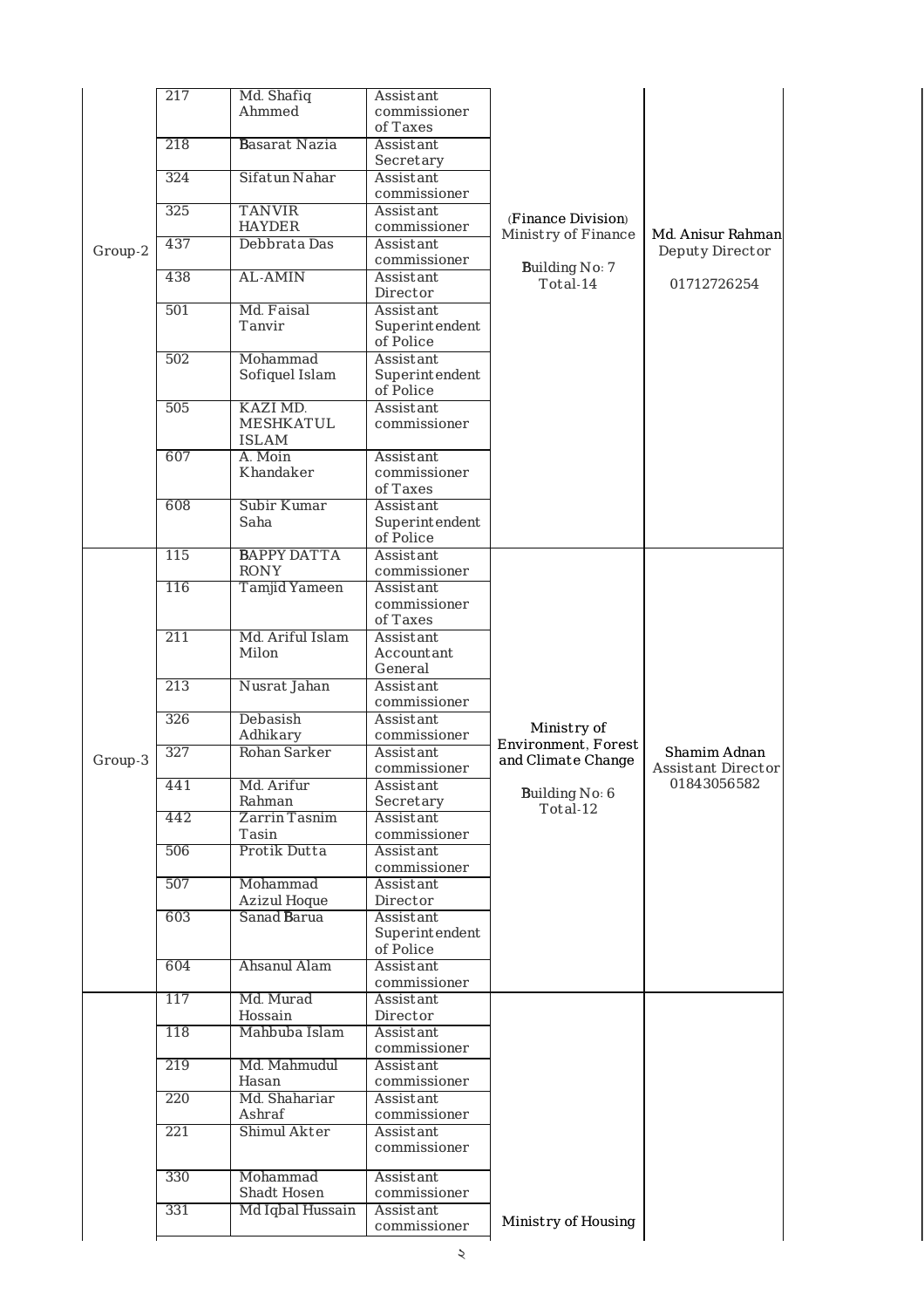| Group-4 | 439 | Mohammad Alim                      | Assistant                                | and Public Works           | Afia Sultana Keya                          |
|---------|-----|------------------------------------|------------------------------------------|----------------------------|--------------------------------------------|
|         |     | Ullah Khan                         | commissioner                             | Building No: 5             | Deputy Director                            |
|         | 440 | <b>MD.YOUSUF</b><br>ALI            | <b>FAMILY</b><br>PLANNING                | Total-14                   | 01783043334                                |
|         | 508 | Md. Raisul Islam                   | <b>OFFICER</b><br>Assistant              |                            |                                            |
|         | 509 | Nusrat Yesmin                      | commissioner<br>Assistant                |                            |                                            |
|         | 510 | <b>MOHAMMAD</b>                    | commissioner<br>Assistant                |                            |                                            |
|         |     | <b>RAZIB HOSSAIN</b>               | commissioner                             |                            |                                            |
|         | 601 | Khandoker<br>Asadullahil Galib     | Assistant<br>commissioner<br>of Taxes    |                            |                                            |
|         | 602 | Md. Maraful<br>Karim               | Assistant<br>Superintendent<br>of Police |                            |                                            |
|         | 119 | <b>AVI DAS</b>                     | Assistant                                |                            |                                            |
|         | 120 | Md. Sajjad Zahid                   | commissioner<br>Assistant                |                            |                                            |
|         | 222 | Ratul<br><b>Affifan Nozmu</b>      | commissioner<br>Assistant                |                            |                                            |
|         |     |                                    | commissioner                             |                            |                                            |
|         | 223 | Md. Niaz<br>Makhdum                | Assistant<br>commissioner                |                            |                                            |
|         | 328 | <b>Bably Shabnam</b>               | Assistant                                |                            |                                            |
|         | 329 | Shibraj                            | commissioner<br>Assistant                |                            |                                            |
|         |     | Chowdhury                          | commissioner                             | Ministry of                |                                            |
| Group-5 | 401 | <b>Monish Das</b>                  | Assistant<br>Superintendent              | Commerce                   | Shamim Hosen                               |
|         |     |                                    | of Police                                | Building No: 3             | Assistant Director<br>01717563992          |
|         | 402 | Md. Mohaimenul                     | Assistant                                | Total-12                   |                                            |
|         |     | Haque                              | Superintendent<br>of Police              |                            |                                            |
|         | 511 | Khan Mahmudul                      | Assistant                                |                            |                                            |
|         |     | Hasan                              | Superintendent<br>of Police              |                            |                                            |
|         | 512 | Amanulla                           | Assistant                                |                            |                                            |
|         |     |                                    | Superintendent<br>of Police              |                            |                                            |
|         | 609 | Masum Bellah                       | Assistant                                |                            |                                            |
|         | 610 | MD. HABEL                          | commissioner<br>Assistant                |                            |                                            |
|         |     | <b>UDDIN</b>                       | commissioner                             |                            |                                            |
|         | 121 | Ahammed<br>Mofasser                | Assistant<br>commissioner                |                            |                                            |
|         | 122 | <b>MD RIDWAN</b>                   | Assistant                                |                            |                                            |
|         | 224 | <b>AHMED RAFI</b><br>Mithun Maitra | commissioner<br>Assistant                |                            |                                            |
|         |     |                                    | commissioner                             |                            |                                            |
|         | 225 | Sharmin Akter<br>Rima              | Assistant<br>commissioner                |                            |                                            |
|         | 332 | Farista Karim                      | Assistant                                |                            |                                            |
|         | 333 | Ishtiaque                          | commissioner<br>Assistant                |                            |                                            |
|         |     | Moznun Ishty                       | commissioner                             |                            |                                            |
|         | 403 | Md. Ali Ashraf                     | Assistant<br>Superintendent<br>of Police | Ministry of<br>Agriculture | Monirul Islam<br><b>Assistant Director</b> |
| Group-6 | 404 | MD. ASLAM<br><b>SAGAR</b>          | Assistant<br>Superintendent<br>of Police | Building No: 4<br>Total-12 | 01680259621                                |
|         | 513 | <b>SHAHNEWAZ</b><br><b>TANVIR</b>  | Assistant<br>commissioner                |                            |                                            |
|         | 514 | Mithun Kumar                       | Assistant                                |                            |                                            |
|         |     | Kundu                              | Superintendent<br>of Police              |                            |                                            |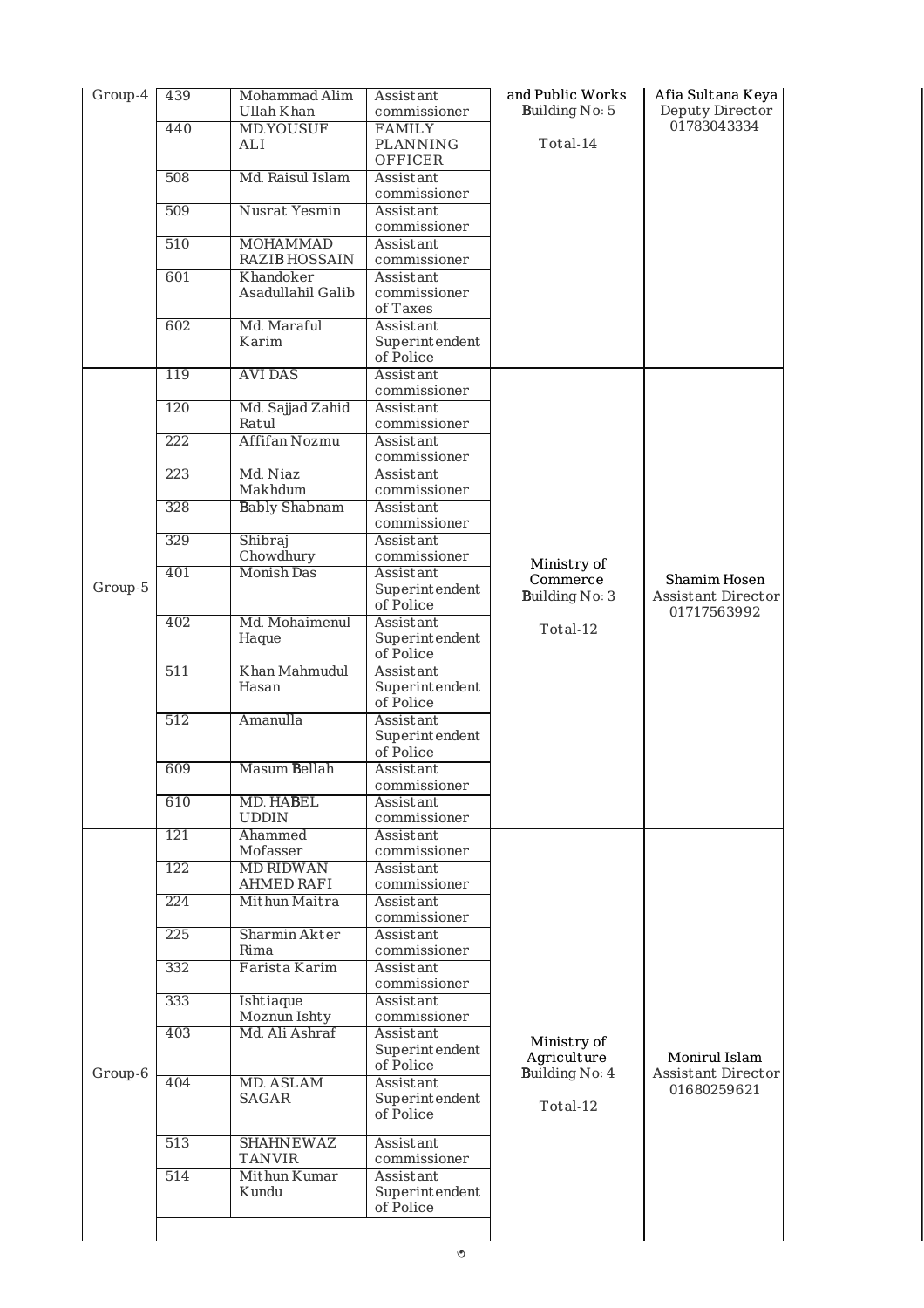|         | 611 | Nasrin Sultana                                                                        | Assistant                   |                    |                           |
|---------|-----|---------------------------------------------------------------------------------------|-----------------------------|--------------------|---------------------------|
|         |     | Proma                                                                                 | Accountant                  |                    |                           |
|         |     |                                                                                       | General                     |                    |                           |
|         | 612 | Md. Kamrul                                                                            | Assistant                   |                    |                           |
|         |     | Islam                                                                                 | Director                    |                    |                           |
|         | 123 | Kazi Sharmin                                                                          | Assistant                   |                    |                           |
|         |     | Newaz                                                                                 | commissioner                |                    |                           |
|         | 124 | Sanjoy Das                                                                            | Assistant                   |                    |                           |
|         | 228 | S.M. Asif Al                                                                          | commissioner<br>Assistant   |                    |                           |
|         |     | Hasan                                                                                 | Superintendent              |                    |                           |
|         |     |                                                                                       | of Police                   |                    |                           |
|         | 229 | Esrat Jahan                                                                           | Assistant                   |                    |                           |
|         |     |                                                                                       | commissioner                |                    |                           |
|         | 334 | Md. Mahbubur                                                                          | Assistant                   |                    |                           |
|         |     | Rahman                                                                                | commissioner                |                    |                           |
|         | 335 | <b>MOHAMMAD</b>                                                                       | Assistant                   |                    |                           |
|         |     | MEHEDI                                                                                | commissioner                | Ministry of Social | Khatune Jannath           |
|         |     | <b>HASSAN</b>                                                                         |                             | Welfare            | Deputy Director           |
| Group-7 | 405 | Shuvra Dev                                                                            | Assistant                   | Building No: 6     | 01765685849               |
|         |     |                                                                                       | Superintendent              |                    |                           |
|         |     |                                                                                       | of Police                   | Total-12           |                           |
|         | 406 | S M Hasan Israfil                                                                     | Assistant                   |                    |                           |
|         |     |                                                                                       | Superintendent<br>of Police |                    |                           |
|         | 515 | Shibu Das                                                                             | Assistant                   |                    |                           |
|         |     |                                                                                       |                             |                    |                           |
|         | 516 | commissioner<br>Fairuz Tasnim<br>Assistant<br>commissioner<br>Md. Sanaul<br>Assistant |                             |                    |                           |
|         |     |                                                                                       |                             |                    |                           |
|         | 613 |                                                                                       |                             |                    |                           |
|         |     | Morshed                                                                               | commissioner                |                    |                           |
|         | 614 | Sabyasachee                                                                           | Assistant                   |                    |                           |
|         |     | Mazumder                                                                              | Superintendent              |                    |                           |
|         |     |                                                                                       | of Police                   |                    |                           |
|         | 125 | MD. MOSHIHUR                                                                          | Assistant                   |                    |                           |
|         |     | <b>RAHMAN</b>                                                                         | Superintendent              |                    |                           |
|         |     | <b>SOHEL</b>                                                                          | of Police                   |                    |                           |
|         | 126 | AL-AMIN                                                                               | Assistant                   |                    |                           |
|         |     | <b>AHAMED</b>                                                                         | Accountant                  |                    |                           |
|         | 226 | Most. Sadia                                                                           | General<br>Assistant        |                    |                           |
|         |     | Sultana                                                                               | commissioner                |                    |                           |
|         | 227 | Md. Shamsul                                                                           | Assistant                   |                    |                           |
|         |     | Islam                                                                                 | commissioner                | (Health Services   |                           |
|         | 336 | <b>Rashed Ahmed</b>                                                                   | Assistant                   | Division)          |                           |
|         |     |                                                                                       | Secretary                   |                    | Mohammad Sohrab           |
|         | 337 | Md. Belayet                                                                           | Assistant                   | Ministry of Health | Hoshen                    |
| Group-8 |     | Hossain                                                                               | commissioner                | and Family Welfare | <b>Assistant Director</b> |
|         | 407 | Rayhan Mahamud                                                                        | Assistant                   | Building No: 3     | o1710842740               |
|         |     |                                                                                       | commissioner                |                    |                           |
|         | 408 | Munmun Paul                                                                           | Assistant                   | Total-12           |                           |
|         |     |                                                                                       | commissioner                |                    |                           |
|         | 517 | S. M. Fuad                                                                            | Assistant                   |                    |                           |
|         | 518 |                                                                                       | commissioner<br>Assistant   |                    |                           |
|         |     | Payra<br>Chowdhury                                                                    |                             |                    |                           |
|         | 615 | Md. Arif Hossen                                                                       | commissioner<br>Assistant   |                    |                           |
|         |     |                                                                                       | commissioner                |                    |                           |
|         | 616 | Avijit Sutradhar                                                                      | Assistant                   |                    |                           |
|         |     |                                                                                       | commissioner                |                    |                           |
|         | 127 | Rupayan Dev                                                                           | Assistant                   |                    |                           |
|         |     |                                                                                       | commissioner                |                    |                           |
|         |     |                                                                                       |                             |                    |                           |
|         | 128 | Marzana Akter                                                                         | Assistant                   |                    |                           |
|         | 230 |                                                                                       | commissioner<br>Assistant   |                    |                           |
|         |     | <b>Syed Rafiee</b><br>Abied                                                           | commissioner                |                    |                           |
|         | 231 | Md. Toufiq                                                                            | Assistant                   |                    |                           |
|         |     | Anwar                                                                                 | Director                    |                    |                           |
|         |     |                                                                                       |                             |                    |                           |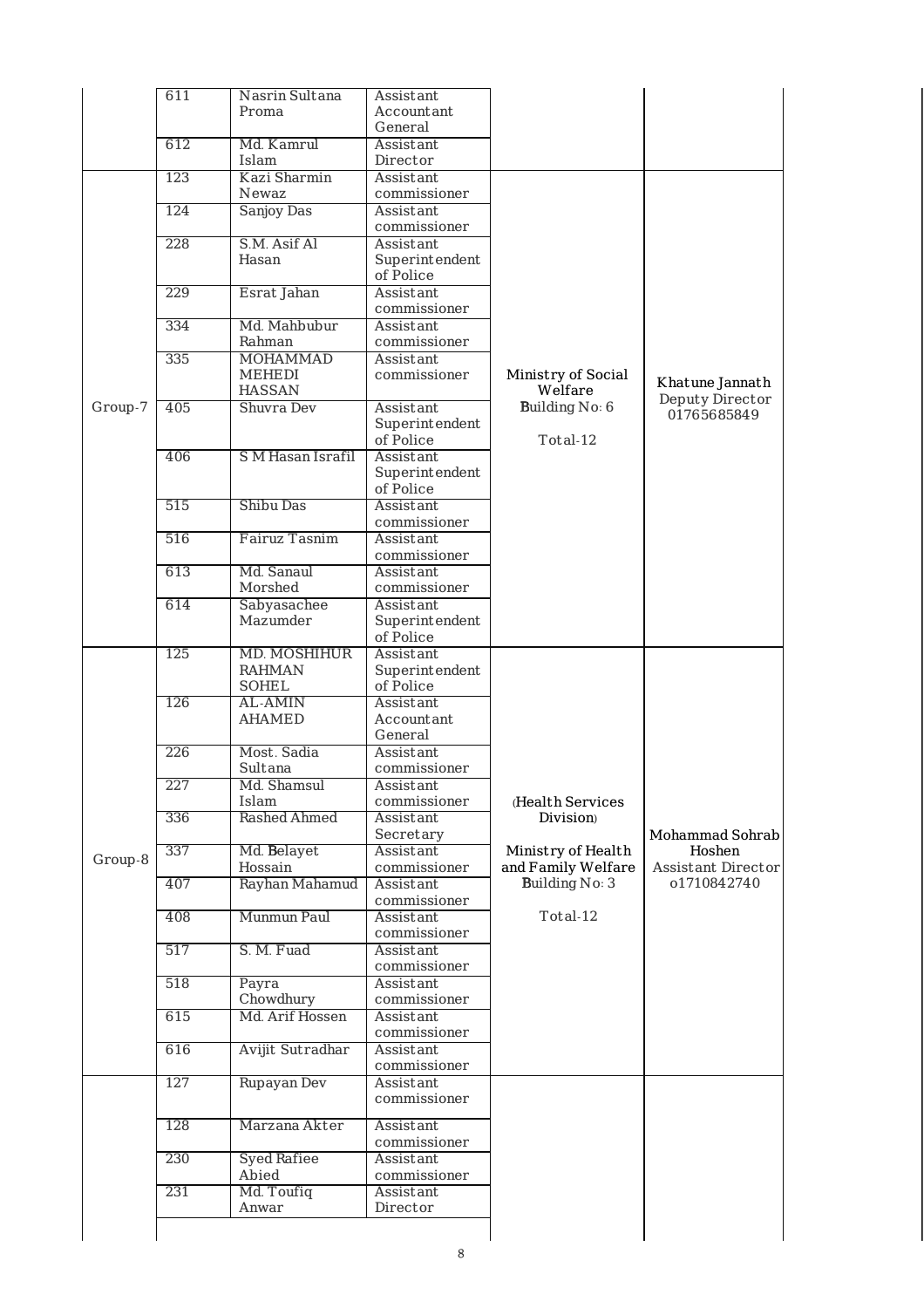|          | 339 | Md. Arifur<br>Rahaman Shanta    | Assistant<br>commissioner | Ministry of<br>Information and |                         |                                 |
|----------|-----|---------------------------------|---------------------------|--------------------------------|-------------------------|---------------------------------|
| Group-9  | 340 | Sadia Bintay                    | Assistant                 | <b>Broadcasting</b>            | Md. Mamun-Or-<br>Rashid |                                 |
|          |     | Soliaman                        | commissioner              |                                | Librarian               |                                 |
|          | 409 | Debangshu                       | Assistant                 | Building No: 4                 | 01742255395             |                                 |
|          | 410 | <b>Biswas</b><br>Azharul Islam  | commissioner<br>Assistant | Total-12                       |                         |                                 |
|          |     |                                 | commissioner              |                                |                         |                                 |
|          | 519 | Md Wazed Wasif                  | Assistant<br>commissioner |                                |                         |                                 |
|          | 520 | Sunanda Sarker                  | Assistant                 |                                |                         |                                 |
|          |     | Proma                           | commissioner              |                                |                         |                                 |
|          | 617 | Alauddin Kader                  | Assistant<br>commissioner |                                |                         |                                 |
|          | 618 | Nasrin                          | Assistant                 |                                |                         |                                 |
|          |     |                                 | commissioner              |                                |                         |                                 |
|          | 129 | Jubayer Hossain<br>Saki         | Family<br>Planning        |                                |                         |                                 |
|          |     |                                 | Officer                   |                                |                         |                                 |
|          | 130 | Rifat Anjum Pia                 | Assistant                 |                                |                         |                                 |
|          |     |                                 | commissioner              |                                |                         |                                 |
|          | 232 | <b>NURPAYARA</b>                | Assistant                 |                                |                         |                                 |
|          |     | <b>BEGUM</b><br>Md. Abdullah Al | commissioner              |                                |                         |                                 |
|          | 233 | Mamun                           | Assistant<br>Director     |                                |                         |                                 |
|          | 338 | Syed Fazlur                     | Assistant                 |                                |                         |                                 |
|          |     | Rahman                          | Director                  |                                |                         |                                 |
|          | 341 | Mst. Tasmin                     | Assistant                 | Ministry of Shipping           | Nasrin Akter            |                                 |
| Group-10 |     | Jahan                           | commissioner              | Building No: 6                 | Deputy Director         |                                 |
|          | 411 | Md.Juel Rana                    | Assistant<br>Director     |                                | 01767818179             |                                 |
|          | 412 | Md. Nazrul Islam                | Assistant                 | Total-12                       |                         |                                 |
|          |     |                                 | commissioner              |                                |                         |                                 |
|          | 521 | Md. Mahmudul                    | Assistant                 |                                |                         |                                 |
|          |     | Hasan                           | Superintendent            |                                |                         |                                 |
|          | 522 | Golam Rabbani                   | of Police<br>Assistant    |                                |                         |                                 |
|          |     | Sohel                           | commissioner              |                                |                         | Mohammad Razibul                |
|          | 619 | Shoumya                         | Assistant                 |                                |                         | Islam                           |
|          |     | Chowdhury                       | commissioner              |                                |                         | Director                        |
|          | 620 | Hillol Chakma                   | Assistant                 |                                |                         | 01712222149                     |
|          | 131 | MD.THOUHIDUL                    | commissioner<br>Assistant |                                |                         |                                 |
|          |     | <b>ISLAM BARI</b>               | commissioner              |                                |                         | Dr. Mohammad                    |
|          | 132 | Sayeda Sumaiya                  | Assistant                 |                                |                         | Rezaul Karim                    |
|          |     | Tarannum                        | Secretary                 |                                |                         | Deputy Director                 |
|          | 234 | Shahed Arman                    | Assistant                 |                                |                         | 01554339166<br>Mohammad Razibul |
|          | 235 | <b>Ehsanul Haque</b>            | commissioner<br>Assistant |                                |                         | Islam                           |
|          |     | Shipon                          | commissioner              |                                |                         | Director                        |
|          | 342 | A. R. M. Mozaffar               | Assistant                 | (Road Transport and            |                         | 01712222149                     |
|          |     | Hossain                         | Superintendent            | <b>Highways Division</b> )     |                         |                                 |
|          | 301 | A. N. M. Neamat                 | of Police<br>Assistant    |                                |                         |                                 |
|          |     | Ullah                           | Superintendent            | Ministry of Road               | Tanjur Ahmed            |                                 |
|          |     |                                 | of Police                 | Transport and                  | Joarder                 |                                 |
| Group-11 | 413 | Abdullah Al Amin                | Assistant                 | <b>Bridges</b>                 | Assistant<br>Programmer |                                 |
|          |     |                                 | commissioner              | Building No: 7                 | 01712543033             |                                 |
|          | 414 | S. M. Nurun Nabi                | Assistant<br>commissioner |                                |                         |                                 |
|          | 523 | Pronoy Kumar                    | Assistant                 | Total-12                       |                         |                                 |
|          |     | Paul                            | Accountant                |                                |                         |                                 |
|          |     |                                 | General                   |                                |                         |                                 |
|          | 524 | Md. Arfanur                     | Assistant                 |                                |                         |                                 |
|          |     |                                 |                           |                                |                         |                                 |
|          |     | Rahman                          | commissioner              |                                |                         |                                 |
|          | 621 | <b>SADIA AKTAR</b>              | Assistant                 |                                |                         |                                 |
|          | 622 | <b>Iftisam Pretty</b>           | commissioner<br>Assistant |                                |                         |                                 |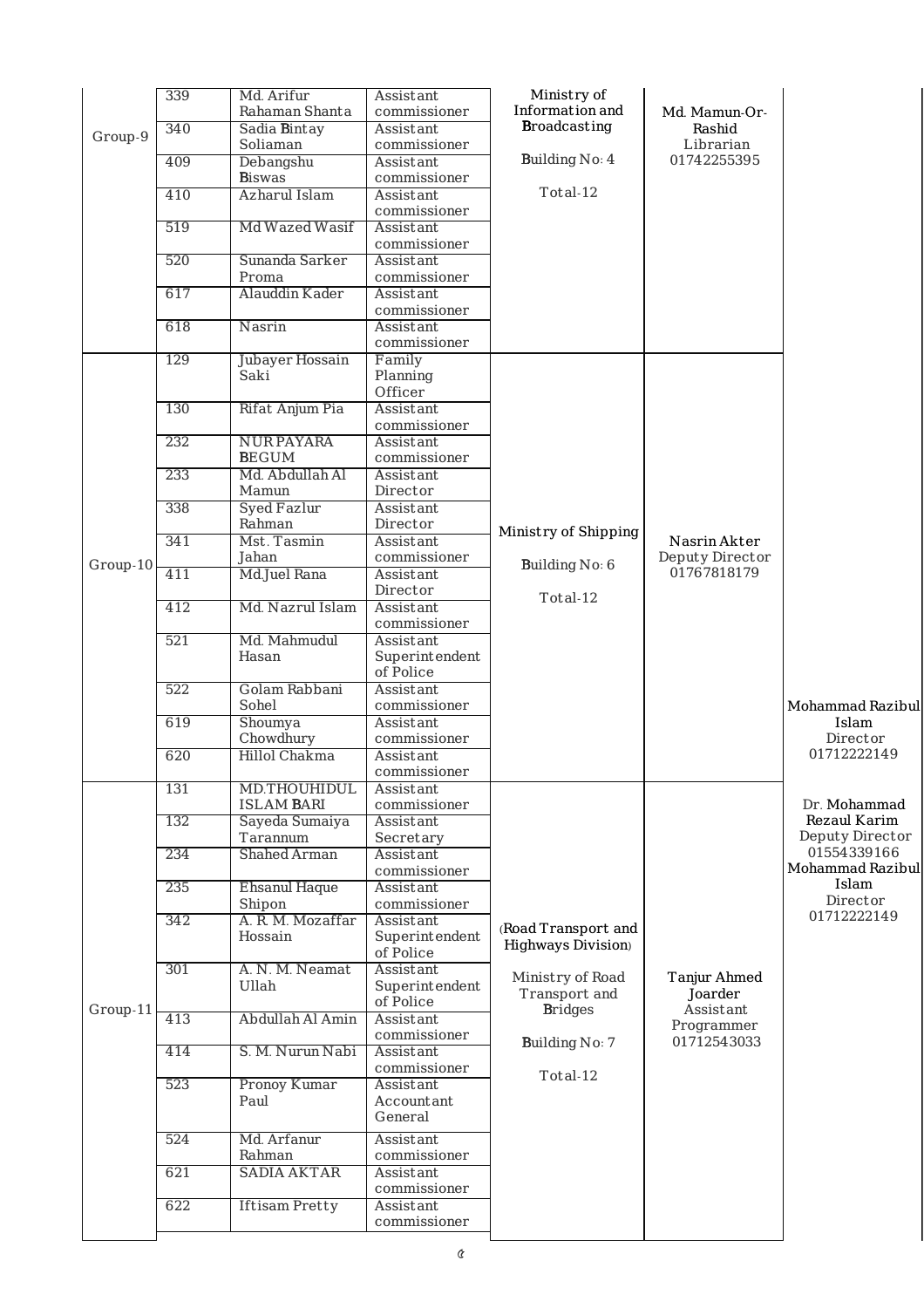|          | 133 | <b>Bijoy Majumder</b>                                   | Assistant                   |                           |                                   |
|----------|-----|---------------------------------------------------------|-----------------------------|---------------------------|-----------------------------------|
|          |     |                                                         | Accountant                  |                           |                                   |
|          |     |                                                         | General                     |                           |                                   |
|          | 134 | Mohammad Iqbal                                          | Assistant                   |                           |                                   |
|          |     | Ahmed                                                   | Accountant                  |                           |                                   |
|          |     | Md. Multamis                                            | General                     |                           |                                   |
|          | 236 | <b>Billah</b>                                           | Assistant<br>commissioner   |                           |                                   |
|          | 237 | Mohammad Irfan                                          | Assistant                   |                           |                                   |
|          |     | Chowdhury                                               | Secretary                   |                           |                                   |
|          | 303 | Md. Jahid Hasan                                         | Assistant                   |                           |                                   |
|          |     |                                                         | Superintendent              | <b>Power Division</b>     |                                   |
|          |     |                                                         | of Police                   | Ministry of Power,        |                                   |
|          | 304 | <b>MOHAMMAD</b>                                         | Family                      | <b>Energy and Mineral</b> | Mohammad                          |
| Group-12 |     | <b>EASIN MIA</b>                                        | Planning                    | Resources                 | Mozaherul Islam                   |
|          |     |                                                         | Officer                     |                           | <b>Assistant Director</b>         |
|          | 415 | Md. Anisur                                              | Assistant                   | Building No: 6            | 01912972652                       |
|          |     | Rahman                                                  | commissioner                |                           |                                   |
|          | 416 | Anindita Rani                                           | Assistant                   | Total-12                  |                                   |
|          |     | Bhowmick                                                | commissioner                |                           |                                   |
|          | 525 | MD. NILOY<br>Assistant<br><b>RAHMAN</b><br>commissioner |                             |                           |                                   |
|          |     |                                                         |                             |                           |                                   |
|          | 526 | Md. Ajoad Hasan                                         | Assistant                   |                           |                                   |
|          |     |                                                         | commissioner                |                           |                                   |
|          | 623 | H.M.Golam Rabbi                                         | Assistant                   |                           |                                   |
|          |     |                                                         | Superintendent<br>of Police |                           |                                   |
|          |     | Md. Shanauaz                                            |                             |                           |                                   |
|          | 624 | Shawon                                                  | Assistant<br>Accountant     |                           |                                   |
|          |     |                                                         | General                     |                           |                                   |
|          | 135 | Navid Sarwar                                            | Assistant                   |                           |                                   |
|          |     |                                                         | commissioner                |                           |                                   |
|          | 136 | Raihan Mahmood                                          | Assistant                   |                           |                                   |
|          |     | Hannan                                                  | Secretary                   |                           |                                   |
|          | 238 | <b>Faisal Ahamed</b>                                    | Assistant                   |                           |                                   |
|          |     |                                                         | commissioner                |                           |                                   |
|          | 239 | Sakib Muktasid                                          | Assistant                   |                           |                                   |
|          |     |                                                         | Secretary                   |                           |                                   |
|          | 302 | Md. Omar Faruq                                          | Assistant                   |                           |                                   |
|          |     |                                                         | Superintendent              |                           |                                   |
|          |     |                                                         | of Police                   | Ministry of Primary       |                                   |
|          | 305 | Md Anwar                                                | Assistant                   | and Mass Education        |                                   |
| Group-13 |     | Hossain                                                 | commissioner                |                           | Md. Yousuf Ali                    |
|          | 417 | Md.Yusuf Meah                                           | Assistant                   | Building No: 6            | Assistant Director<br>01723167298 |
|          |     | <b>KAZI RABIUS</b>                                      | commissioner                |                           |                                   |
|          | 418 | <b>SARWAR</b>                                           | Assistant<br>commissioner   | Total-12                  |                                   |
|          | 527 | Sayada Khanam                                           | Assistant                   |                           |                                   |
|          |     | Liza                                                    | commissioner                |                           |                                   |
|          | 528 | Hamida Mostafa                                          | Assistant                   |                           |                                   |
|          |     |                                                         | commissioner                |                           |                                   |
|          | 625 | MD. MAHFUZUR                                            | Assistant                   |                           |                                   |
|          |     | <b>RAHMAN</b>                                           | Superintendent              |                           |                                   |
|          |     |                                                         | of Police                   |                           |                                   |
|          | 626 | Atique Mahmud                                           | Assistant                   |                           |                                   |
|          |     |                                                         | Accountant                  |                           |                                   |
|          |     |                                                         | General                     |                           |                                   |
|          | 138 | Sourov Das                                              | Assistant                   |                           |                                   |
|          |     | Gupta Bijoy                                             | Secretary                   |                           |                                   |
|          | 139 | Sabrina Akter                                           | Assistant                   |                           |                                   |
|          |     |                                                         | commissioner                |                           |                                   |
|          | 240 | Sadia Afrin Tarin                                       | Assistant                   |                           |                                   |
|          |     |                                                         | commissioner                |                           |                                   |
|          | 241 | N. M. Isfaqul                                           | Assistant                   |                           |                                   |
|          |     | Quabir                                                  | commissioner                |                           |                                   |
|          | 306 | <b>S M Khairul</b>                                      | Assistant                   |                           |                                   |
|          |     | Bashar                                                  | commissioner                |                           |                                   |
|          |     |                                                         | of Taxes                    |                           | Md Nazim Uddin                    |
|          |     |                                                         |                             | Ministry of Labour &      | Assistant Director                |
|          |     |                                                         |                             |                           |                                   |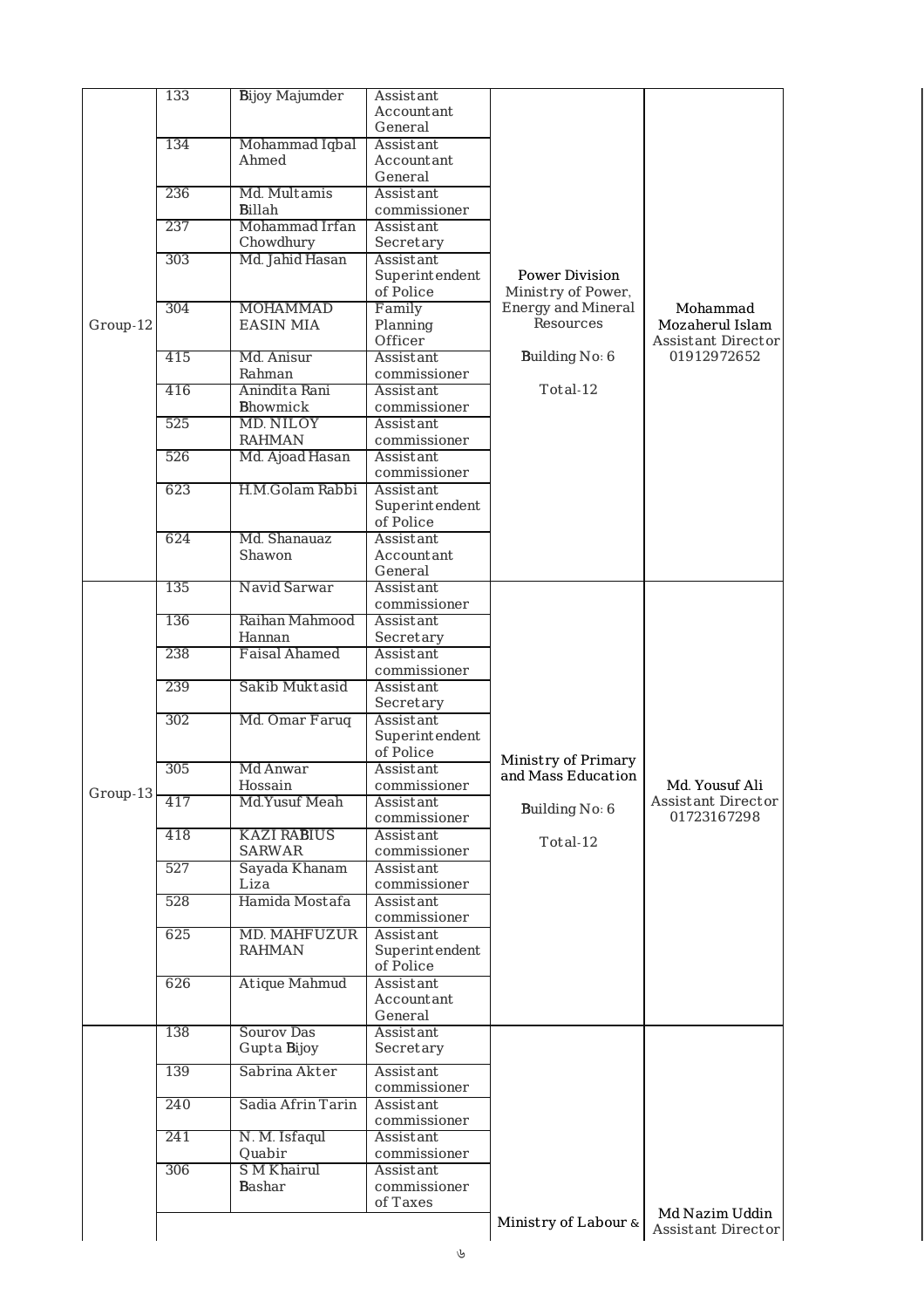| Group-14 | 307        | Khan Asif Tapu                         | Assistant<br>Superintendent<br>of Police | Employment<br>Building No: 7          | 01922191613                                            |
|----------|------------|----------------------------------------|------------------------------------------|---------------------------------------|--------------------------------------------------------|
|          | 419        | Shahidul Alam                          | Assistant<br>commissioner                | Total-12                              |                                                        |
|          | 420        | Shahanaz Parvin                        | Assistant<br>commissioner                |                                       |                                                        |
|          | 529        | <b>MD. TARIKUL</b><br><b>ISLAM</b>     | Assistant<br>commissioner                |                                       |                                                        |
|          | 530        | <b>SHAHADAT</b><br>HOSSAIN KHAN        | Assistant<br>commissioner                |                                       |                                                        |
|          | 627        | Md. Iftekharul<br><b>Islam Shamim</b>  | Assistant<br>commissioner                |                                       |                                                        |
|          | 628<br>137 | Rubaya Binte<br>Quasem<br>Abu Mohammad | Assistant<br>commissioner<br>Assistant   |                                       |                                                        |
|          | 140        | Faisal<br>Mumtahina                    | Secretary<br>Assistant                   |                                       |                                                        |
|          | 242        | Kabir<br><b>AMIR SALMAN</b>            | commissioner                             |                                       |                                                        |
|          | 243        | <b>RONY</b>                            | Assistant<br>commissioner                |                                       |                                                        |
|          |            | Md. Jahangir<br>Kabir                  | Assistant<br>Superintendent<br>of Police |                                       |                                                        |
|          | 308        | Syeda Tamanna<br>Hurairah              | Assistant<br>commissioner                | Ministry of Religious                 |                                                        |
| Group-15 | 309        | INZAMAM-UL-<br><b>HOQUE</b>            | Assistant<br>commissioner<br>of Taxes    | Affairs<br>Building No: 8             | Mir Md. Taufiqul<br>Islam<br><b>Assistant Director</b> |
|          | 421        | <b>SADIA AKTER</b>                     | Assistant<br>commissioner                | Total-12                              | 01911121956                                            |
|          | 422        | <b>MD. BURHAN</b><br><b>UDDIN</b>      | Assistant<br>commissioner                |                                       |                                                        |
|          | 531        | Farhan Labib<br>Jishan                 | Assistant<br>commissioner                |                                       |                                                        |
|          | 532        | <b>SWARUP</b><br><b>MUHURI</b>         | Assistant<br>commissioner                |                                       |                                                        |
|          | 629        | Jakia Sarowar<br>Lima                  | Assistant<br>commissioner                |                                       |                                                        |
|          | 630        | Mohammad Abul<br>Hasnat                | Assistant<br>commissioner                |                                       |                                                        |
|          | 141        | Sudipta Deb<br>Nath                    | Assistant<br>commissioner                |                                       |                                                        |
|          | 142        | Sayem Imran                            | Assistant<br>commissioner                |                                       |                                                        |
|          | 201        | Md. Sakibul<br>Alam Bhuian             | Assistant<br>Superintendent<br>of Police |                                       |                                                        |
|          | 202        | M. J. Shohel                           | Assistant<br>Superintendent<br>of Police |                                       |                                                        |
|          | 310        | Rifat Reza                             | Assistant<br>commissioner<br>of Taxes    | Ministry of Science<br>and Technology |                                                        |
| Group-16 | 311        | Md. Nazmul<br>Hossain                  | Assistant<br>commissioner<br>of Taxes    | Building No: 6                        | Mehedi Shahnewaz<br>Jalil<br>Assistant Director        |
|          | 423        | Khalid Bin<br>Monsur                   | Assistant<br>commissioner                | Total-12                              | 01716 303131                                           |
|          | 424        | Most. Sultana<br>Razia                 | Assistant<br>commissioner                |                                       |                                                        |
|          | 533        | M. A. KADER                            | Assistant<br>commissioner                |                                       |                                                        |
|          | 534        | Tasnima Iffat                          | Assistant<br>Secretary                   |                                       |                                                        |
|          | 631        | <b>MD. RUHUL</b><br><b>AMIN SHARIF</b> | Assistant<br>commissioner                |                                       |                                                        |
|          |            |                                        |                                          |                                       |                                                        |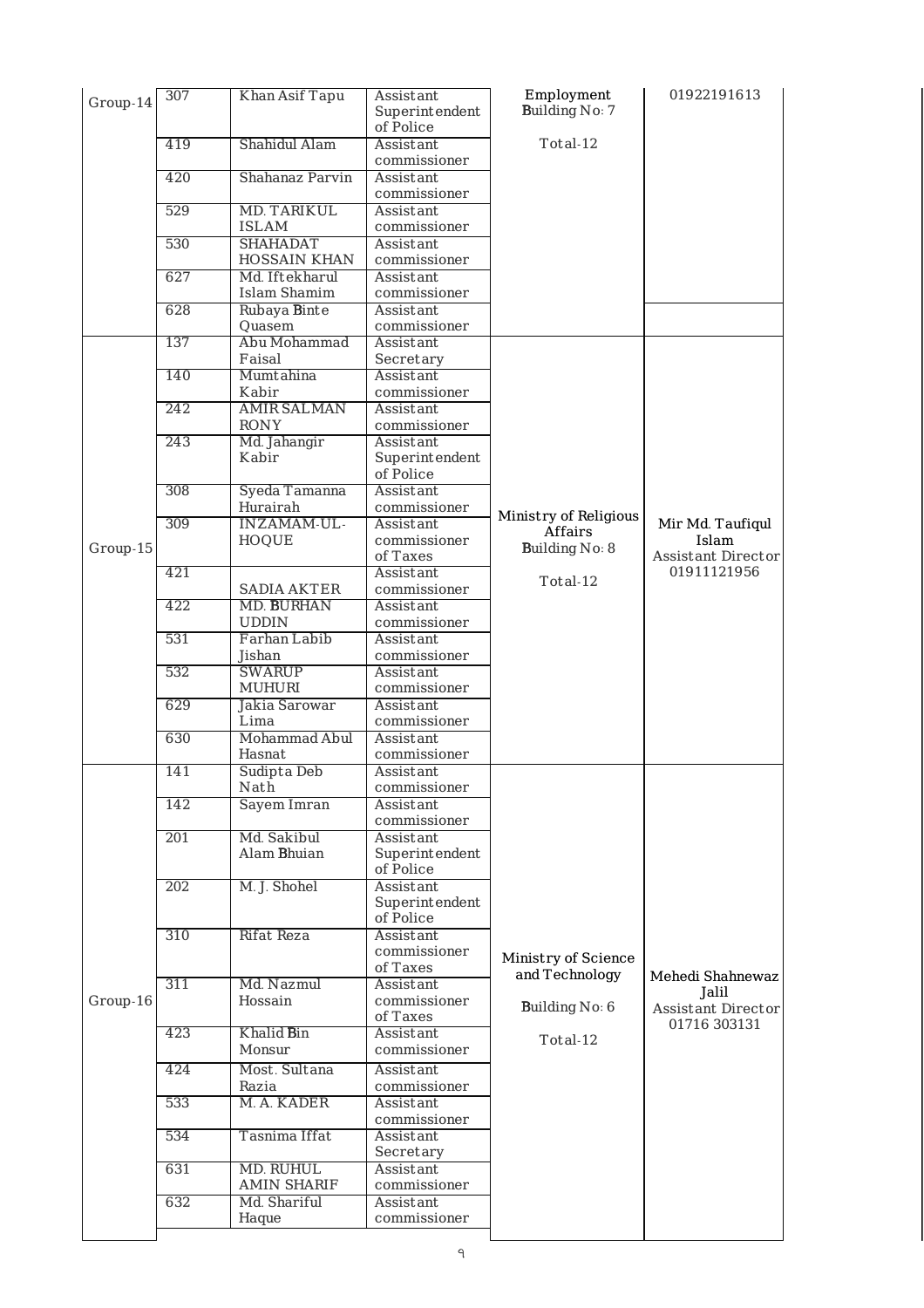|          | 101 | Md. Mahbubul                | Assistant                        |                       |                    |
|----------|-----|-----------------------------|----------------------------------|-----------------------|--------------------|
|          | 102 | Islam<br><b>MD. GULAM</b>   | commissioner                     |                       |                    |
|          |     | <b>MOSTOFA</b>              | Assistant<br>Superintendent      |                       |                    |
|          |     |                             | of Police                        |                       |                    |
|          | 204 | Pronay Roy                  | Assistant                        |                       |                    |
|          |     |                             | Superintendent<br>of Police      |                       |                    |
|          | 205 | Mohammad                    | Assistant                        |                       |                    |
|          |     | <b>Istiaque Hussain</b>     | commissioner                     |                       |                    |
|          | 312 | Kamrunnahar                 | of Taxes<br>Assistant            |                       |                    |
|          |     | Tamanna                     | commissioner                     |                       |                    |
|          | 313 | Md. Asif Rahman             | Assistant                        | Ministry of Land      |                    |
| Group-17 | 314 | Md. Badruddaza              | commissioner<br>Assistant        | Building No: 4        | Md. Masud Ahmed    |
|          |     |                             | commissioner                     |                       | Assistant Director |
|          | 425 | <b>Shams Sadat</b>          | Assistant                        | Total-14              | 01719159760        |
|          | 426 | Mahmud Ullah<br>Muhammad    | commissioner<br>Assistant        |                       |                    |
|          |     | Neamat Ullah                | commissioner                     |                       |                    |
|          | 535 | Syed Safkat Ali             | Assistant                        |                       |                    |
|          | 536 | Farid - Al -                | commissioner<br>Assistant        |                       |                    |
|          |     | Shohan                      | commissioner                     |                       |                    |
|          | 633 | Tashfique Sibgat            | Assistant                        |                       |                    |
|          |     | Ullah                       | commissioner                     |                       |                    |
|          | 634 | Md. Moin Khan<br>Alis       | Assistant<br>commissioner        |                       |                    |
|          | 635 | Moumita Guha                | Assistant                        |                       |                    |
|          |     | Eva                         | commissioner                     |                       |                    |
|          | 104 | Md. Mahfuzar<br>Rahman      | Assistant<br>Superintendent      |                       |                    |
|          |     |                             | of Police                        |                       |                    |
|          | 105 | Sonia Haque                 | Assistant                        |                       |                    |
|          | 203 | Tarique Latif               | commissioner<br>Assistant        |                       |                    |
|          |     |                             | Superintendent                   |                       |                    |
|          |     |                             | of Police                        |                       |                    |
|          | 206 | <b>Emadul Hosen</b>         | <b>Assistant</b><br>commissioner |                       |                    |
|          | 315 | Palash Chandra              | Assistant                        |                       |                    |
|          |     | Sarker                      | commissioner                     |                       |                    |
|          | 316 | M. ABDUR<br><b>ROHIM</b>    | Assistant<br>commissioner        | Ministry of Youth and |                    |
|          | 317 | Md. Abu Nasir               | Assistant                        | Sports                | Anirban Das        |
| Group-18 |     |                             | commissioner                     | Building No: 7        | Assistant Director |
|          | 427 | Rakib Hasan<br>Chowdhury    | Assistant<br>commissioner        |                       | 01515288973        |
|          | 428 | Ismat Jahan                 | Assistant                        | Total-14              |                    |
|          |     | Tuhin                       | commissioner                     |                       |                    |
|          | 537 | Md. Rashidul<br>Hasan John  | Assistant<br>District            |                       |                    |
|          |     |                             | Commandant                       |                       |                    |
|          | 538 | Md. Shamim                  | Assistant                        |                       |                    |
|          | 636 | Hossain<br>Md. Hasib-Ul-    | commissioner<br>Assistant        |                       |                    |
|          |     | Ahsan                       | commissioner                     |                       |                    |
|          | 637 | Md. Noor-E-                 | Assistant                        |                       |                    |
|          | 638 | Shahan Raz<br>Md. Rubel     | Secretary                        |                       |                    |
|          |     | Hossain                     | Assistant<br>Director            |                       |                    |
|          | 103 | Rubaiat Sanjid              | Assistant                        |                       |                    |
|          |     | Hossain                     | Superintendent                   |                       |                    |
|          |     |                             | of Police<br>Assistant           |                       |                    |
|          |     |                             |                                  |                       |                    |
|          | 106 | Mohammad<br>Mozaherul Hoque | commissioner                     |                       |                    |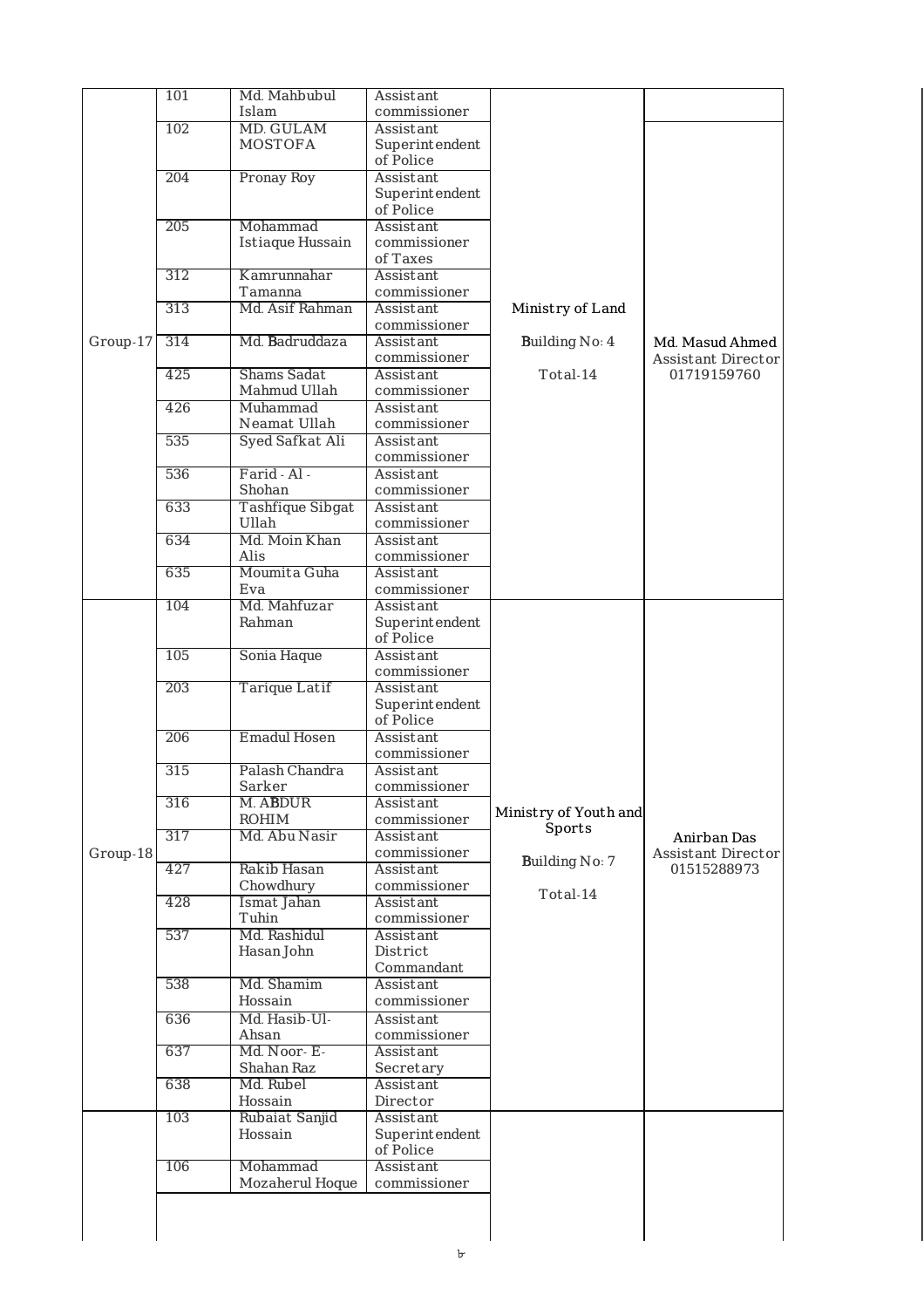|          | 107 | <b>Tapan Sarker</b>                       | Assistant<br>Superintendent<br>of Police  |                                    |                                              |
|----------|-----|-------------------------------------------|-------------------------------------------|------------------------------------|----------------------------------------------|
|          | 207 | Md. Nasim A-<br>Gulsan                    | Assistant<br>Superintendent<br>of Police  |                                    |                                              |
|          | 208 | Hafiz Mir                                 | Assistant<br>commissioner<br>of Taxes     | Ministry of Water                  |                                              |
| Group-19 | 320 | Rifat Jahan                               | Assistant<br>commissioner                 | Resources                          | Md. Nejam Uddin<br><b>Assistant Director</b> |
|          | 321 | Md. Masum<br><b>Billah</b>                | Assistant<br>commissioner                 | Building No: 6                     | 01722936663                                  |
|          | 429 | <b>AL-AMIN</b><br><b>HALDER</b>           | Assistant<br>commissioner                 | Total-13                           |                                              |
|          | 430 | <b>EASIN SADEK</b>                        | Assistant<br>commissioner                 |                                    |                                              |
|          | 540 | A K M<br><b>HASHANUR</b><br><b>RAHMAN</b> | Assistant<br>commissioner                 |                                    |                                              |
|          | 541 | Syedzadi<br>Mahbuba<br>Monzur Mouna       | Assistant<br>commissioner                 |                                    |                                              |
|          | 640 |                                           |                                           |                                    |                                              |
|          |     | Nafis Elahi                               | Assistant<br>commissioner                 |                                    |                                              |
|          | 641 | Jannatul Ferdous<br>Mitu                  | Assistant<br>commissioner<br>of Taxes     |                                    |                                              |
|          | 108 | <b>MD. ABDUR</b><br>RAHID                 | Assistant<br>Director                     |                                    |                                              |
|          | 109 | Md.Shariful<br>Islam                      | Assistant<br>Superintendent<br>of Police  |                                    |                                              |
|          | 110 | Plabon Kumar<br><b>Biswas</b>             | Assistant<br>commissioner                 |                                    |                                              |
|          | 209 | Arnika Aktar                              | Assistant<br>commissioner                 |                                    |                                              |
|          | 210 | Hussain<br>Muhammad                       | Assistant<br>commissioner                 |                                    |                                              |
|          | 318 | Mohammad<br>Aslam Sarwar                  | Assistant<br>commissioner                 |                                    |                                              |
| Group-20 | 319 | Ariful Islam                              | Assistant<br>commissioner                 | Ministry of Food<br>Building No: 4 | Rabiul Alam<br>Lokman                        |
|          | 431 | Md. Rakin                                 | Assistant                                 | $Total-14$                         | Research Officer<br>01913110231              |
|          | 432 | Mashrur Khan<br>Md. Mamun                 | commissioner<br>Assistant                 |                                    |                                              |
|          | 433 | Sarker<br>Tania Akter<br>Lubna            | commissioner<br>Assistant<br>commissioner |                                    |                                              |
|          | 539 | <b>Tanvir Hasan</b><br>Turan              | Assistant<br>commissioner                 |                                    |                                              |
|          | 542 | <b>Akhee Shaikh</b>                       | Assistant<br>commissioner                 |                                    |                                              |
|          | 639 | <b>Sayed Mumid</b><br>Raihan              | Assistant<br>Superintendent<br>of Police  |                                    |                                              |

২।সংশ্লিষ্ট প্রতিষ্ঠানের সমন্বয়কারী প্রতিনিধিগণ প্রশিক্ষণার্থীদের সাথে নিয়ে নির্ধারিত মন্ত্রণালয় পরিদর্শন করবেন।

৩। বুনিয়াদি প্রশিক্ষণ কোর্সের কোর্স উপদেষ্টা, কোর্স পরিচালক পণ্ডিটল পরিচালক সংশ্লিষ্ট মন্ত্রণালয়/বিভাগ-এ সংযুক্ত প্রশিক্ষণার্থীদের কার্যক্রম পরিদর্শন ও পরিবীক্ষণ করতে পারবেন।

৪। সমন্বয়কারী ও তদারককারী কর্মকর্তাগণ সরকারি নিয়মানুযায়ী ভ্রমণ ভাতা ও দৈনিক ভাতা প্রাপ্য হবেন।